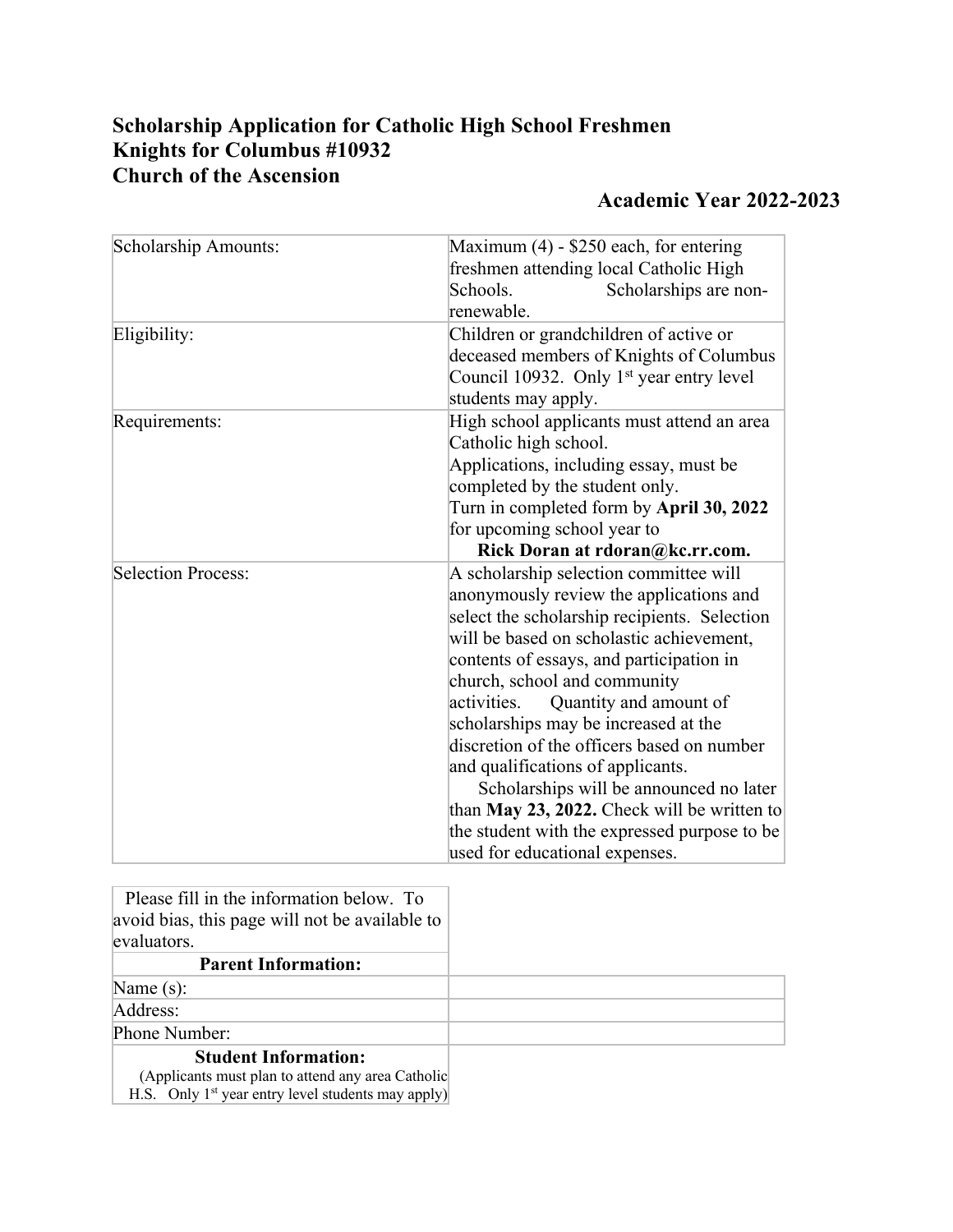| Full Name:                                                            |                                                                                                                |                                                             |
|-----------------------------------------------------------------------|----------------------------------------------------------------------------------------------------------------|-------------------------------------------------------------|
| Address:                                                              |                                                                                                                |                                                             |
| Phone Number:                                                         |                                                                                                                | Email address:                                              |
| Knight<br>or deceased member of Knights of Columbus<br>Council 10932) | (Father or grandfather must be active)<br>$\Box$ Father<br>$\Box$<br>Columbian Squire $\Box$ Grandfather Name: |                                                             |
|                                                                       |                                                                                                                | Candidate ID#<br>(To be filled in by Scholarship Committee) |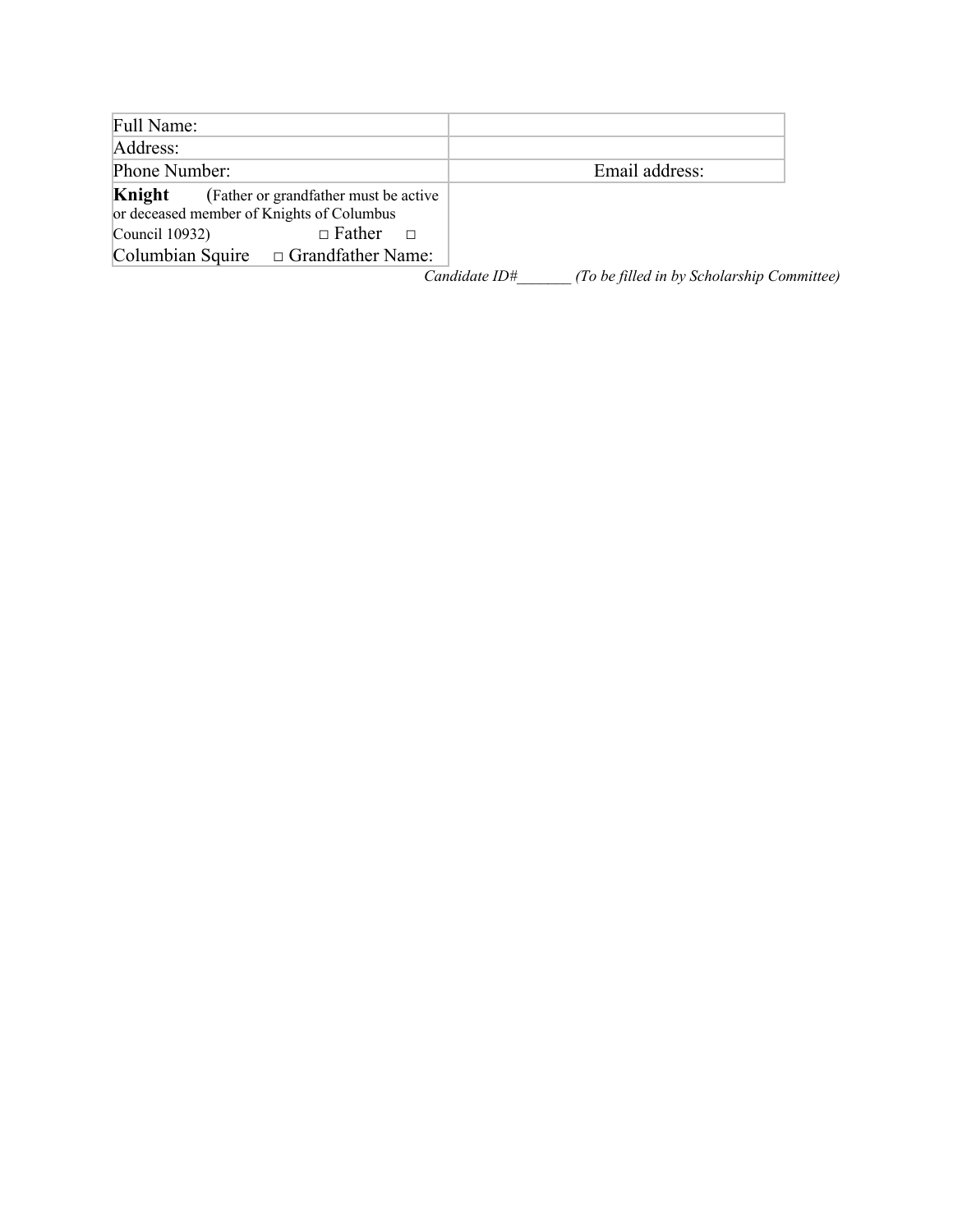## **Scholarship Application for High School Freshmen Knights for Columbus #10932 Church of the Ascension Academic Year 2021-2022**

| <b>Application (continued)</b>                                  |  |
|-----------------------------------------------------------------|--|
| Grade school attended:                                          |  |
| High School to attend 2021-2022:                                |  |
| Grade Level 2020-2021:                                          |  |
|                                                                 |  |
| <b>Extracurricular Activities:</b>                              |  |
| School:                                                         |  |
|                                                                 |  |
|                                                                 |  |
|                                                                 |  |
|                                                                 |  |
| Community:                                                      |  |
|                                                                 |  |
|                                                                 |  |
|                                                                 |  |
|                                                                 |  |
| Church:                                                         |  |
|                                                                 |  |
|                                                                 |  |
|                                                                 |  |
|                                                                 |  |
| Other Information:                                              |  |
|                                                                 |  |
|                                                                 |  |
|                                                                 |  |
| <b>References:</b><br>(Include phone                            |  |
| number and relationship. Cannot be immediate<br>family members) |  |
|                                                                 |  |
|                                                                 |  |
|                                                                 |  |

*Candidate ID#\_\_\_\_\_\_\_ (To be filled in by Scholarship Committee)*